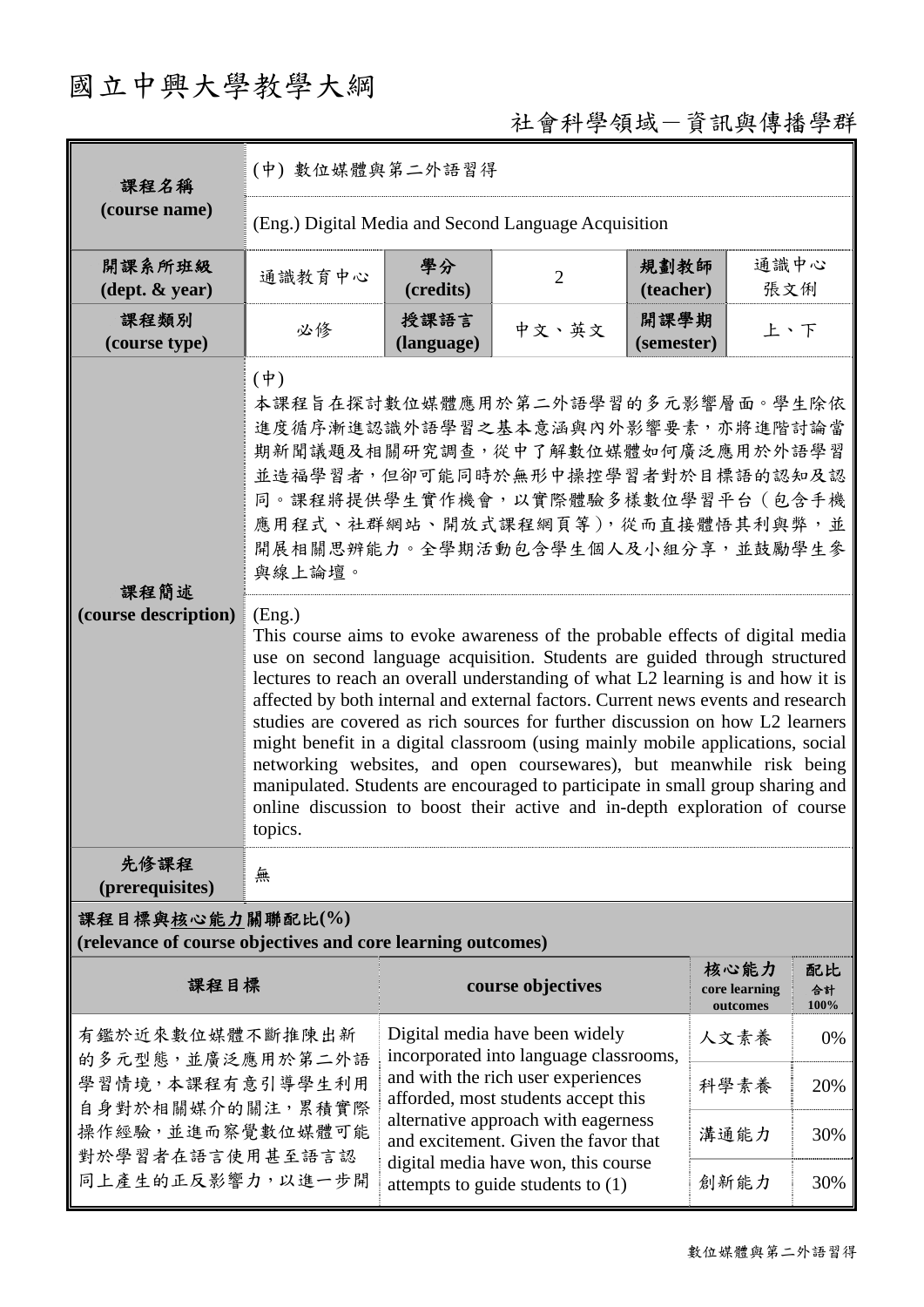| 展靈活的應對能力,抑制本末倒置的<br>學習反效果。                              |            |                                                                                                      | accumulate first-hand experience of<br>operating several digital media<br>platforms, and (2) further discover the<br>acknowledged benefits to language<br>learners, as well as the overlooked side<br>effects (especially on how the target<br>language is used and even perceived). |                     | 20%<br>0% |  |
|---------------------------------------------------------|------------|------------------------------------------------------------------------------------------------------|--------------------------------------------------------------------------------------------------------------------------------------------------------------------------------------------------------------------------------------------------------------------------------------|---------------------|-----------|--|
|                                                         |            | 課程目標之教學方法與評量方法<br>(teaching and assessment methods for course objectives)<br>教學方法 (teaching methods) |                                                                                                                                                                                                                                                                                      | 學習評量方式 (evaluation) |           |  |
| 講授 Lectures<br>討論 Discussions<br>遠距教學 Distance learning |            | 出席狀況 Attendance 30%<br>٠<br>課堂作業 Assignments 30%<br>$\blacksquare$<br>口頭報告 Oral presentation 40%     |                                                                                                                                                                                                                                                                                      |                     |           |  |
|                                                         |            | 授課內容 (單元名稱與內容、習作 / 考試進度、備註)<br>(course content and homework / tests schedule)                        |                                                                                                                                                                                                                                                                                      |                     |           |  |
|                                                         | 週次<br>Week | 授課進度<br>Topic                                                                                        |                                                                                                                                                                                                                                                                                      |                     |           |  |
|                                                         | 1          | 課程總覽<br>Course overview                                                                              |                                                                                                                                                                                                                                                                                      |                     |           |  |
|                                                         | 2          | 何謂「第二外語習得」?<br>What is 'second language acquisition'?                                                |                                                                                                                                                                                                                                                                                      |                     |           |  |

|                | 1"」(明) 为 — 21` 11ī 白 付 丨 【                                                        |
|----------------|-----------------------------------------------------------------------------------|
| $\overline{2}$ | What is 'second language acquisition'?                                            |
| $3-4$          | 第二外語學習究竟學些什麼?                                                                     |
|                | What exactly do we learn about a second language?                                 |
| $5-6$          | 何謂「中介語」?又何謂「語言移轉」?                                                                |
|                | What is 'interlanguage'? What about 'language transfer'?                          |
| $7 - 8$        | 第二外語選擇權操之在誰?數位媒體的影響力可以有多強大?                                                       |
|                | Who decides what second language we should acquire?                               |
|                | How powerful could digital media be?                                              |
| $9-10$         | 近期備受關注的數位外語學習平台有哪些?                                                               |
|                | What are the most admired platforms for second language learners?                 |
| $11 - 12$      | 數位媒體如何造福學習第二外語的學生?                                                                |
|                | How does a digital classroom facilitate second language acquisition?              |
| $13 - 14$      | 數位媒體能否完全取代外語教師?                                                                   |
|                | Why don't we just replace all language teachers with interactive digital systems? |
| $15 - 16$      | 數位媒體如何「操控」學習第二外語的學生?                                                              |
|                | What happens when digital media become not only interactive but 'manipulative'?   |
| $17 - 18$      | 期末報告                                                                              |
|                | Final presentation                                                                |

備註:授課進度可依學生興趣或實際吸收狀況進行調整。

Note: The class schedule is subject to change to accommodate student need and interest.